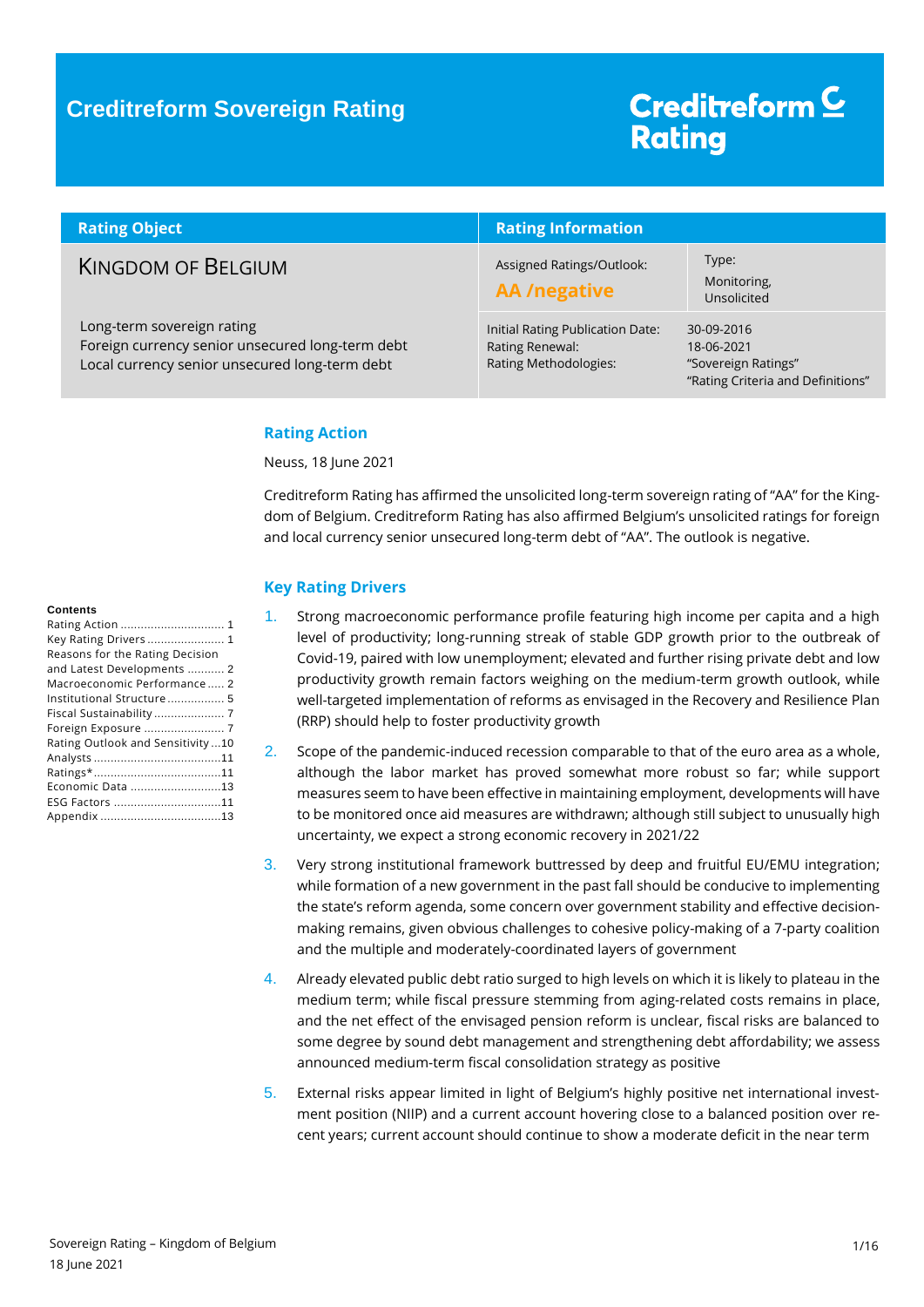### <span id="page-1-0"></span>**Reasons for the Rating Decision and Latest Developments<sup>1</sup>**

### <span id="page-1-1"></span>Macroeconomic Performance

*Belgium's strong macroeconomic performance profile is buttressed by a comparatively high per-capita income, a high level of productivity, and a long-running streak of stable economic growth along with low unemployment before the onset of the corona crisis. Starting from a favorable position and backed by effective support measures, the Belgian labor market has so far proved comparatively robust in this crisis. Elevated and further rising private sector indebtedness and low labor participation may constrain the medium-term growth outlook to some extent and balance these strengths somewhat, as do subdued real labor productivity growth and some room to improve in terms of its business environment.*

Following an average annual real GDP growth rate of 1.7% in 2015-19, slightly behind the average growth rate recorded for the euro area (EA: 1.9%), the Covid-19 pandemic caused the steepest fall in Belgium's economic output since the Second World War last year. Still, the 6.3% GDP decline was markedly smaller than we had estimated in last year's review, and was broadly on par with the GDP decline witnessed in the euro area as a whole (-6.5%). Mirroring the typical pattern in this crisis, private consumption led the contraction, falling by 8.7% and taking 4.5 p.p. off GDP growth. Gross fixed capital formation (GFCF) posted a similarly strong and broad-based decline (-6.9%), contributing a negative 1.7 p.p., also as construction virtually came to a standstill during the first lockdown. Net exports posed a drag as well, erasing a further 0.3 p.p. from the final growth outturn. While the severe recession caused Belgium's GDP per capita to shrink to USD 51,096 in 2020 (PPP terms, IMF, 2019: USD 54,265), the economy continues to boast a significantly higher per-capita income than most of its AA-peers in our rating universe (2020 median: USD 46,062).

Given that Belgium is a very open economy, illustrated by one of the highest trade-to-GDP ratios in the EU (2020: 160.7%), and as such particularly vulnerable to global economic shocks, the 2020 downturn in exports turned out relatively mild (4.6%, EA: -9.3%, Eurostat), with regard to both goods exports and services exports. Notwithstanding a higher concentration on services than the euro area overall, Belgium's economy is ultimately well diversified, which has acted as a stabilizing factor in this crisis. Services in the category 'other business services' account for the largest part of service exports (2020: 37.7%, BoP data), and have posted a smaller decline than services exports overall (-5.3% vs. -6.6%). Moreover, ICT services exports rose by 1.9%, contrasting with the 8.1% decline in the important transport sector (share of 20.2%). The drop in goods exports, meanwhile, was softened by the increase in exports of chemical products, accounting for close to a third of goods exports (2020: 29.0%) and rising by 5.2% y-o-y.

Although the economy had to battle a third wave of coronavirus infections and deal with a temporary sharp lockdown, GDP in the first quarter of 2021 expanded against the preceding quarter, coming in stronger than in the euro area economy, which recorded a drop. From an initially reported 0.6%, the q-o-q rate was revised up to 1.0% (EA: -0.3%). The expansion was backed by rebounding domestic demand, with some positive distorting effects on investment linked to

 $\overline{a}$ 

<sup>1</sup> This rating update takes into account information available until 14 June 2021.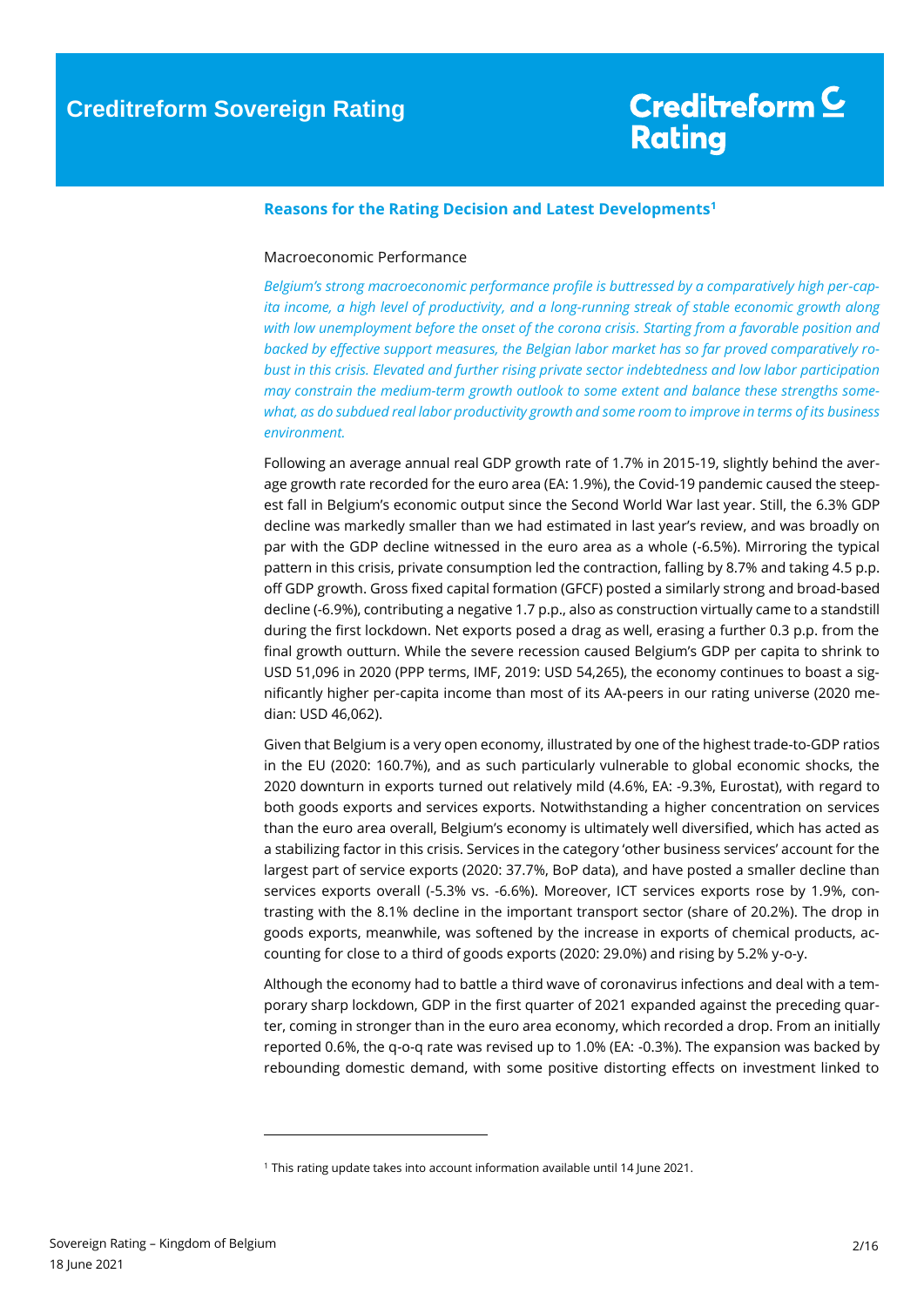ship transactions. With that, real GDP was still 3.9% below its level in Q4-19, comparing favorably against the euro area (Q1-21 vs. Q4-19: -5.1%).

Thus far, sentiment indicators point to continued positive growth in Q2-21. Overall business confidence improved for a sixth consecutive month in May, reaching its highest level since March 2011. Business sentiment in the manufacturing sector has been well above pre-crisis levels for some time now, climbing further in May. Consumer confidence has been recovering as well, displaying a leap in May amid the lifting of some restrictions. From 8 May, schools and nonessential shops were allowed to open, and bars and restaurants were able to offer outdoor service. From 9 June, indoor service was able to resume, along with some relaxation regarding sports and cultural events.

Against the backdrop of a lower number of infection cases (14-day cumulative rate of 182 as of week 22) and well-advancing immunization against Covid-19, the stage is thus set for yet more vivid economic activity in the second half of the year, as 62.1% of the population have received a first dose as of week 24, and 34.4% have been fully vaccinated (EU: 53.8% and 29.7%, respectively). The recovery will likely be driven by a release of pent-up domestic and foreign demand, corroborated by accommodative monetary policy which contributes to ongoing benign funding conditions. That said, judging by a recent survey presented by the Economic Risk Management Group (ERMG) on 1 June, supply shortages both with regard to filling vacancies in some areas and regarding inputs such as commodities or intermediate goods, may become more of an issue, driving up input costs and leading to wage pressure in some areas. Supply constraints are perceived particularly in wholesale trade, but also in construction and industry, with shortages in supply and transport being given as the dominating factors behind this.

Apart from plenty of forced savings at their disposal, household spending should be supported by the relatively benign labor market development in this pandemic, on the back of the temporary employment scheme and the replacement income for the self-employed, which prevented worse and which were extended to the end of June. In the second half of 2020, the monthly minimum wage level was lifted by 2.0%. Given surfacing labor shortages, wages may start to see more pronounced increases in some industries where vacancies are difficult to fill.

The Belgian labor market was in a strong position when the crisis hit, and the unemployment rate increased by a mere 0.2 p.p. to 5.6% in 2020, remaining significantly below the euro area level (2020: 7.8%, LSF-adj., Eurostat), and well below the average rate over the five years prior to the outbreak of coronavirus (2015-19: 7.0%). The monthly average dropped from an intermediate high at 6.5% in Aug-20 to 5.3% in Apr-21. Employment developments also proved more resilient than in the euro area, virtually stagnating in 2020 (EA: -1.6%, national accounts, domestic concept), as the Covid-19 shock was largely absorbed via the number of hours worked which dropped by 5.7% last year. Employment started to rise again in the second half of last year, and, contrary to the euro area, continued to do so in Q1-21 (0.1% q-o-q, EA: -0.3%).

While the effective use of the temporary unemployment scheme is well below the peak seen in the first infection wave (Mar-21: 11% of private salaried employment, Apr-20: 36%, ERMG), it remains elevated as measured against the highest level recorded during the global financial crisis. We still see some risks that, if fiscal support is phased out, the number of bankruptcies may experience a steeper rise with negative consequences for the labor market, although the insolvency law was adapted in March 2021 to simplify and flexibilize procedures in order to smooth the transition when moratoria expire at the end of June 2021.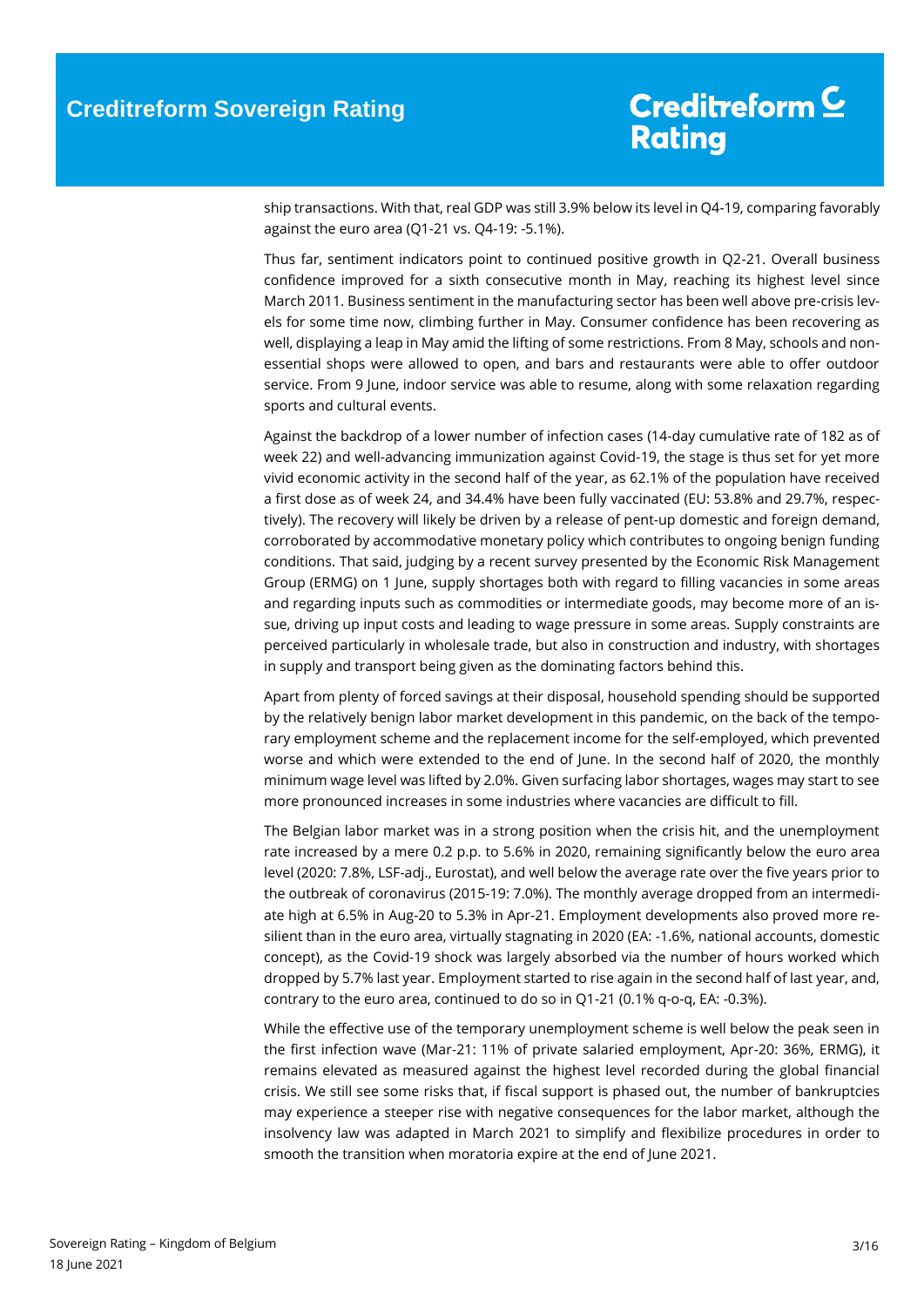## Creditreform C **Rating**

Thanks to government support, the number of bankruptcies in 2020 was considerably below the 2019 level, and about 30% below the 10-year average (2020: 7,203, avg. 2010-19: 10,223, Statbel). However, monthly figures showed a yearly increase by roughly 56% in Apr-21. Concurrently, we observe that the use of moratoria had receded to 2.1 % for companies and 0.4 % for mortgage borrowers by the end of April 2021, from 13% of outstanding business loans and 6% of outstanding mortgage loans at the end of September 2020, according to NBB.

Gross fixed capital formation, which continued its recovery starting from Q3-20 and which exceeded its pre-pandemic level by 0.3% in this year's first quarter, should benefit from favorable financing conditions, the ongoing global recovery, as well as from prospective impulses from the EU's Recovery and Resilience Facility (RRF). Grants via this instrument will amount to EUR 5.925bn, or about 1.3% of 2020 GDP. As Belgium trails the euro area as a whole as regards public investment, this may represent a unique chance to narrow the gap and improve prospects for higher productivity growth and, ultimately, higher potential growth. The gradual reduction of the country's nominal corporate income tax rate from 33% to 25% in 2017-20 should be supportive as well. However, bearing in mind some supply bottlenecks, it seems conceivable that some investment plans may have to be delayed somewhat.

Against the backdrop of the accelerating international economic recovery as palpable progress in the vaccination campaign, prospects for Belgian exports are brightening up, possibly leading to a small positive contribution of net trade to GDP growth this year. Beyond this year, this contribution should turn negative, as the recovery in domestic demand is likely to result in a marked rise in imports.

For 2021 as a whole, we expect real GDP to expand by 5.3% before moderating to 3.4% in 2022. Near-term risks remain linked to the evolution of virus mutations and, associated with this, the effectiveness of the vaccination campaign. As suggested above, some supply constraints related to labor and production factors may have to be mentioned here as well.

Belgium's competitiveness seems to have held up reasonably well more recently, judging by its slightly increasing global export market share, which stood at 1.88% in 2020 (2019: 1.77%), corresponding to its highest reading since 2011. The improvement was largely driven by the services side. As pointed out above, Belgium continues to display a high level of nominal labor productivity per hour worked, exceeding that of the EU-27 by 33.2% (2019, Eurostat), although we observe that this difference has decreased over the last few years.

Growth of real labor productivity has been weaker than that of the euro area in the recent past, although the picture is more mixed when comparing Belgium with its main European trading partners in this respect. As illustrated by AMECO data, lower real compensation per employee, as compared to the euro area overall, seems to have made up for shortcomings in terms of productivity growth. Overall, real unit labor costs grew somewhat more vividly than in the euro area in 2020 (+3.5% vs. +2.6%), but saw a more favorable development over a longer-term horizon (0.0% vs. 1.9% in 2011-20).

Recalling the latest available World Bank's Doing Business ranking for 2019, at rank 46 out of 190 economies Belgium's performance is perceived as weaker than that of its AA-rated peers in our rating universe, suggesting there is some room to step up non-price competitiveness.

Looking beyond the short term, we continue to flag some factors posing constraints to Belgium's medium-term outlook. Elevated and further rising indebtedness of the private sector harbors limited risk-bearing capacities, although we acknowledge likely distortions with regard to NFC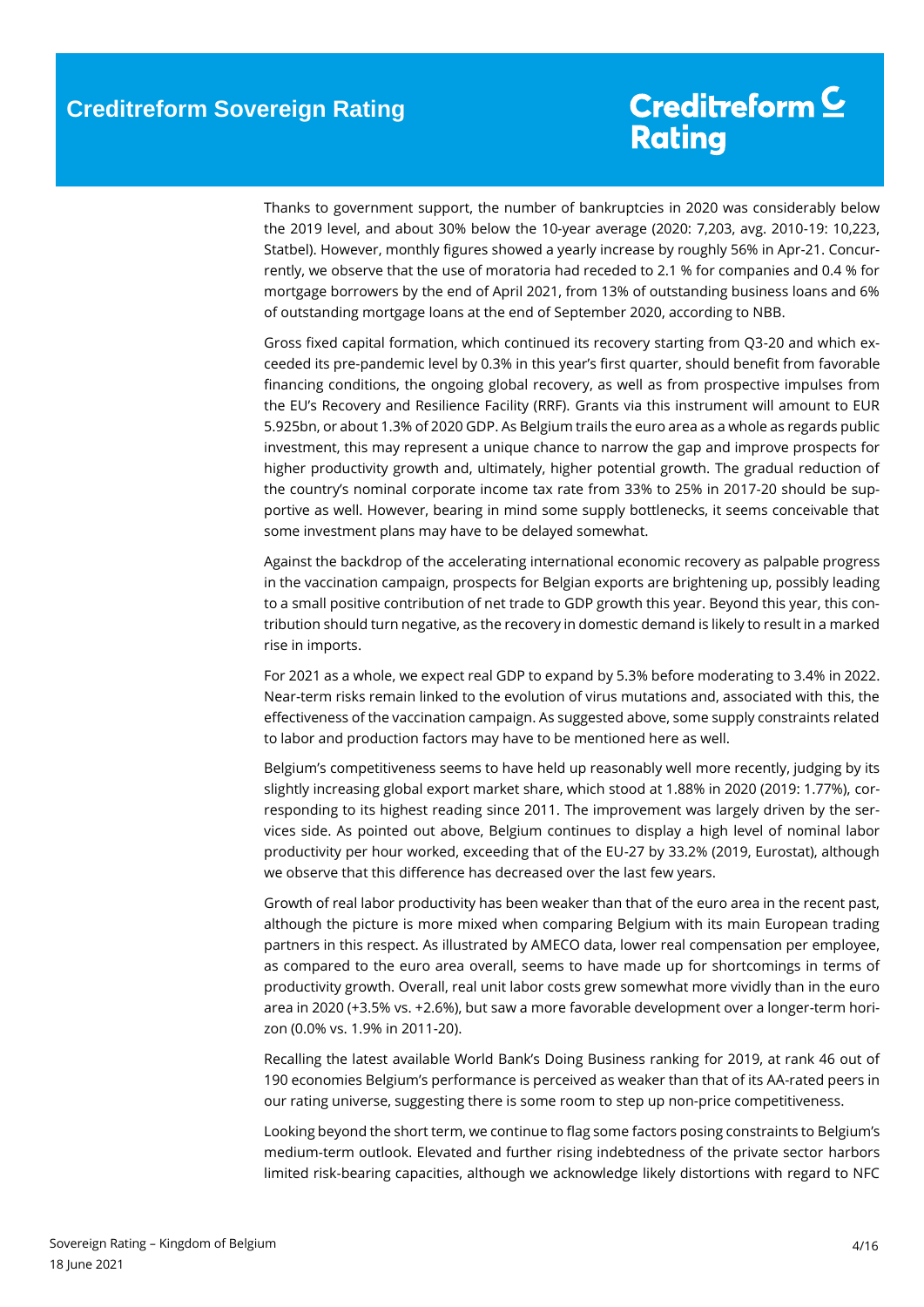debt due to strong MNE presence and associated inter-group lending, which complicates the interpretation of available data somewhat. NFC debt stood at 135.4% of GDP in Q4-20, up by 15.4 p.p. against Q4-19. Household debt to disposable income, already at a relatively high level prior to the pandemic amid a firm upward trend since 2002, had climbed to 107.5% by Q4-20 (Q4-19: 106.1%). However, the very high net financial wealth of Belgian households (254.2% of GDP in 2020) may serve a risk buffer.

Low labor participation, at 68.6% of the total population one of the lowest in the euro area (2020, EA: 73.0%) poses some downside risks to underlying growth. While potential growth has been estimated to hover above euro area levels for most of the time since euro inception, it is projected to broadly match the euro area level in 2021 and 2022 (1.1% and 1.4%, EA: 1.0% and 1.4%, AMECO). Notwithstanding, the government is committed to increase activity and employment rate, setting the ambitious goal of reaching an employment rate of 80% by 2030, essentially focusing on a better inclusion of older workers. To this end, policy-makers plan to incentivize a longer work life via the envisaged pension reform (see below).

Furthermore, Belgium's job vacancy rate was one of the highest in the EU already before the corona crisis, hinting at persistent matching challenges. This year's first quarter saw the highest share of vacancies in the ICT sector (7.1%), followed by scientific activities & administrative services (5.6%), and construction (5.5%). A further declared goal of the government is to reduce the tax burden on labor. Despite having declined markedly since 2015, Belgium still displayed the highest tax wedge regarding single workers in the OECD in 2020, posting at 51.5% (2019: 52.3%, OECD average: 34.6%).

Medium-term growth prospects also seem dampened somewhat by comparatively low public investment, which in Belgium averaged 2.5% of GDP in 2011-20, thus moving below the average in the euro area (2.8%). However, the government aims to step up investment decisively, planning for GFCF to the tune of 3.0% and 2.8% of GDP in 2021/22, whilst targeting 4% for 2030, not least in an effort to increase productivity growth. According to the government's National Recovery and Resilience Plan (NRRP), roughly 88% is envisaged to be directed towards enhancing the economy's capital stock. Taking into account the public expenditure financed by RRF grants, Belgium's Federal Planning Bureau reckons that the average annual effect of the NRRP on real GDP could be around 0.14% in 2021-26, with the largest boost likely to occur next year. However, bearing in mind Belgium's status as a very open economy, positive spillover effects from a similar impetus in fellow EU member states could add to that, as could planned reforms and investment by the federal government and the Belgian regions.

### <span id="page-4-0"></span>Institutional Structure

*We continue to view the sovereign's very strong institutional framework as a credit strength. This assessment is corroborated by the extensive advantages the small open economy can draw from its deep integration in the euro area and the EU, which also entails the international role of the capital as host to the headquarters of major EU institutions as well as NATO. Acknowledging effective action to manage the most acute phase of the corona crisis and its economic and health consequences, we consider the complex political governance structure with its potential to prolong government formation, complicate decision-making, and hamper reform efforts, as a factor persistently weighing on our otherwise favorable assessment of the sovereign's institutional quality. With diverging interests to*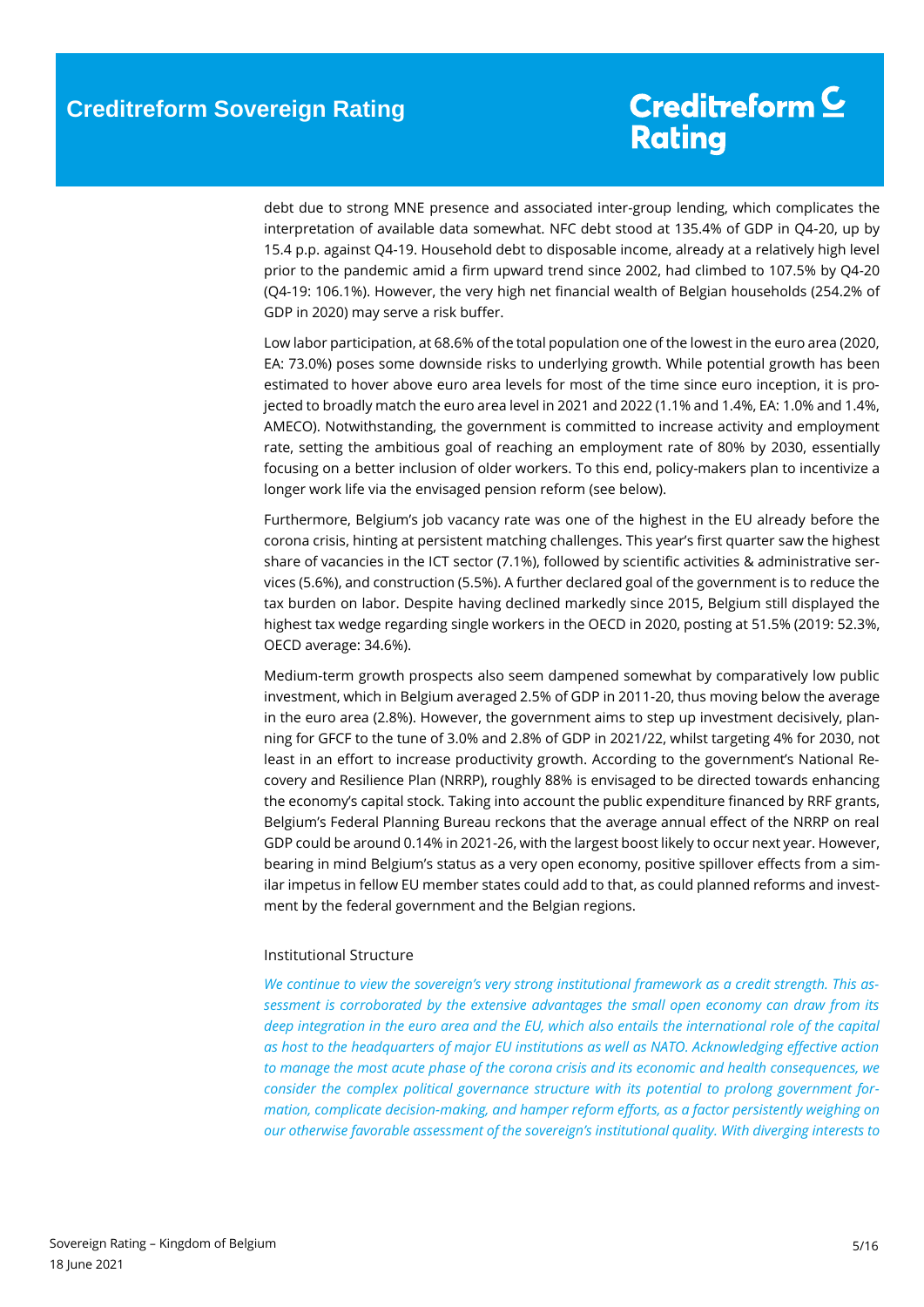## Creditreform<sup>C</sup> **Rating**

*take into account, government stability may again prove challenging, raising some concern over efficient policymaking as regards having to deal with the aftermath of the crisis, and in view of significant reform ambitions as laid out in the NRRP.*

The latest vintage of the World Bank's Worldwide Governance Indicators (WGIs), concerning the year 2019, confirms the mostly very positive impression of Belgium's institutional set-up with a view to the WGIs to which we pay special attention. The indicators pertaining to rule of law (BE: rank 25 out of 209 economies, AA rating peers: 23, EA: 33) and control of corruption (rank 19/209, AA: 20, EA: 42) move largely in line with the median of our AA-rated sovereigns, and well above the euro area level. In terms of voice and accountability, Belgium is even perceived to perform markedly better than the AA-median (rank 10/209, AA: 20, EA: 26). Mirroring the complex government structure and the related challenges that come with it, perception of the quality of policy formulation and implementation has deteriorated further. With regard to the WGI government effectiveness, the sovereign now occupies rank 41, down from relative rank 35 and constituting the worst assessment since inception of the WGIs in 1996. We note that the government envisages a state reform that is to take effect in 2024, aiming at more autonomy for the regions.

Whilst echoing good performance with regard to the extent to which agents have confidence in and abide by the rules of society, the European Commission's (EC) 2020 Rule of Law report also mentions a few shortcomings in Belgium's judiciary, e.g. shortages in human and financial resources, and a lack of consistent data on the efficiency of the system. Despite acknowledging some progress e.g. regarding recruitment and training of substitute judges, as well as concerning corruption prevention with regard to members of parliament, the latest GRECO report, published in May 2021, highlights substantial room to improve with regard to its recommendations.

Following several failed attempts to form a new government, the so-called Vivaldi coalition consisting of seven parties including liberals, greens, Socialists of both large language groups, as well as the Flemish Christian democrats led by the incoming PM Flemish Liberal Alexander de Croo and holding 88 of the 150-seat House of Representatives, finally took office from 1 October 2020. The last election took place on 26 May 2019, following the collapse of the former government on 9 December 2018, highlighting the above-mentioned challenges.

Besides further propping-up of the health sector, the government agreement presented on 30 September 2020 contains further economic stimulus, an intended tax reform which also includes digital taxation, as well as an envisaged pension reform. In November 2020, the government adopted a multi-annual plan to gradually increase minimum social security and social assistance benefits towards the at-risk-of-poverty-threshold, to take place each January over a 4 year period starting from 2021. With regard to the intended broad tax reform spanning taxation of labor, property, and consumption, we gather that at the beginning of June 2021 a broadbased dialogue also involving social partners, interest groups and citizens was launched, highlighting the consensus-orientated approach of Belgian policy-making.

As per the NRRP, the remodeling of the economy towards an environmentally more sustainable path, while enhancing social inclusion and achieving a higher degree of digitalization, will be structured along five major strings, namely: (i) climate, sustainability and innovation, (ii) digital transformation, (iii) mobility, (iv) social inclusion and community, (v) economy of the future and productivity. While EUR 3.4bn is to be directed to sustainable projects, EUR 1.85bn is earmarked for projects concerning digitalization. More than EUR 1bn is to go towards increasing the energy efficiency of public buildings and social housing. Investing in new energy technologies includes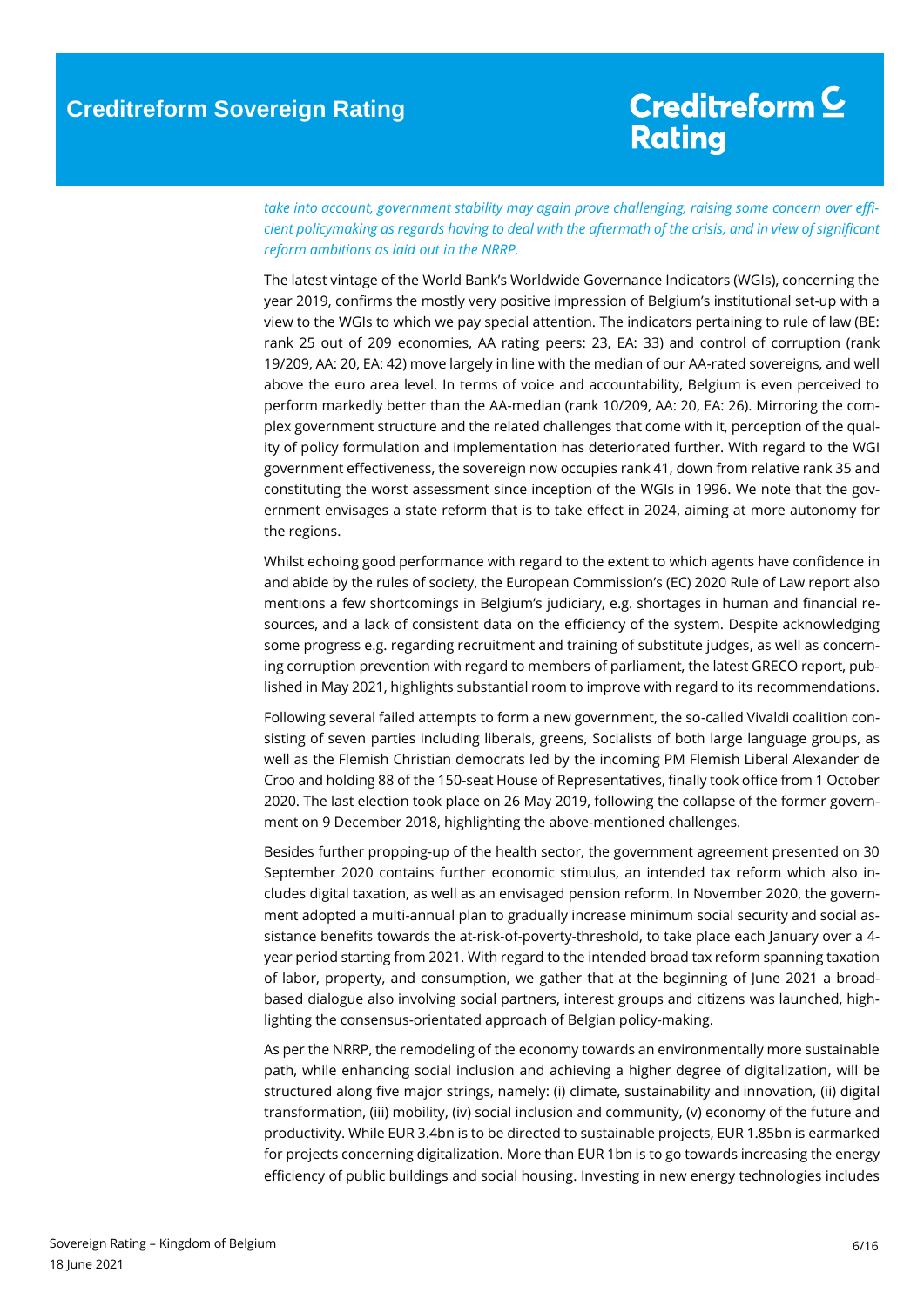EUR 450mn for an offshore energy island in the North Sea by 2025. Enhancing green mobility is to be a further cornerstone, with EUR 1.3bn dedicated to pedestrian and bicycle ways, greener and more efficient bus, metro, and tram infrastructure, and to drive forward electrification of road transport including provision of charging infrastructure. One important focus of investment concerning the digital transformation will be modernization of public services, but also 5G-technology and cybersecurity.

Turning to environmental issues, we observe that Belgium as of 2019 was among those EU countries emitting a high volume of greenhouse gas (GHG) emissions per capita, at 10.6 tons (EU-27: 8.4). Regarding the EC's eco-innovation index, the sovereign moves below the EU average, occupying the 16th position among the 27 EU members, based on an index score of 85, having inched up from 82 in 2016. The overall share of energy from renewable sources has gone up from 8.8% to 9.9% between 2016 and 2019, corresponding to less than half the share observed for the EU-27 in 2019 (19.7%), with the proportion of renewables in electricity as well as in heating/cooling comparing rather low in particular. The authorities have issued the target of reducing GHG emissions by 55% compared to 1990 levels by 2030 and to reach carbon neutrality by 2050. A commitment to phase out nuclear power by 2025 remains in place.

### <span id="page-6-1"></span><span id="page-6-0"></span>Fiscal Sustainability

*The Covid-19 pandemic has reversed developments with regard to the elevated - although gradually shrinking – public debt ratio we observed before the outbreak of the pandemic, thus aggravating our concerns pertaining to fiscal sustainability weighing on our credit assessment. Repeated fiscal slippages in the past add to such concerns, although we consider the recent formation of a government coalition and presentation of a medium-term consolidation path as part of the Stability Program as credit positive. Fiscal risks are mitigated by high and increasing debt affordability in view of low financing costs, and a very favorable debt profile as a result of sound debt management.* 

Having to provide substantial support to cushion the fallout from this crisis, along with the sharp temporary contraction in economic activity, put a halt to gradually improving public finance metrics as seen over the last few years. The pandemic caused Belgium's general government deficit to surge to 9.4% of GDP last year (2019: -1.9% of GDP), more pronounced than in the euro area as a whole (-7.2% of GDP), but ultimately lower than envisaged in October's DBP21 (10.7% of GDP). Of this deficit, the federal level accounted for 7.2 p.p., while communities and regions shouldered 2.4 p.p.

The drastic increase in the negative general government balance was mainly driven by soaring spending (+9.1%), while the 4.5% decline in total revenues was comparatively tame, buffered by only mildly shrinking net social benefits (-1.2%) and income tax revenue (-4.2%), as the labor market proved rather robust given the severity of the recession, and as employment support schemes seemed effective. Taxes on production and imports decreased to a larger extent (-6.2%). With total government revenue falling less than GDP, the respective ratio thus rose by 0.4 p.p. to 50.6% of GDP compared to 2019.

The Belgian authorities on all levels stepped up to provide fiscal support with a budgetary effect of about EUR 17.5bn in 2020 (3.9% of GDP, Debt Agency), with the largest portion (EUR 9.1bn) directed to the support of families, mainly temporary unemployment benefits, and bridging support to the self-employed. Support to enterprises totaled 7.4bn, while 5.8bn was put towards managing the health crisis. The federal government provided two guarantee schemes for credit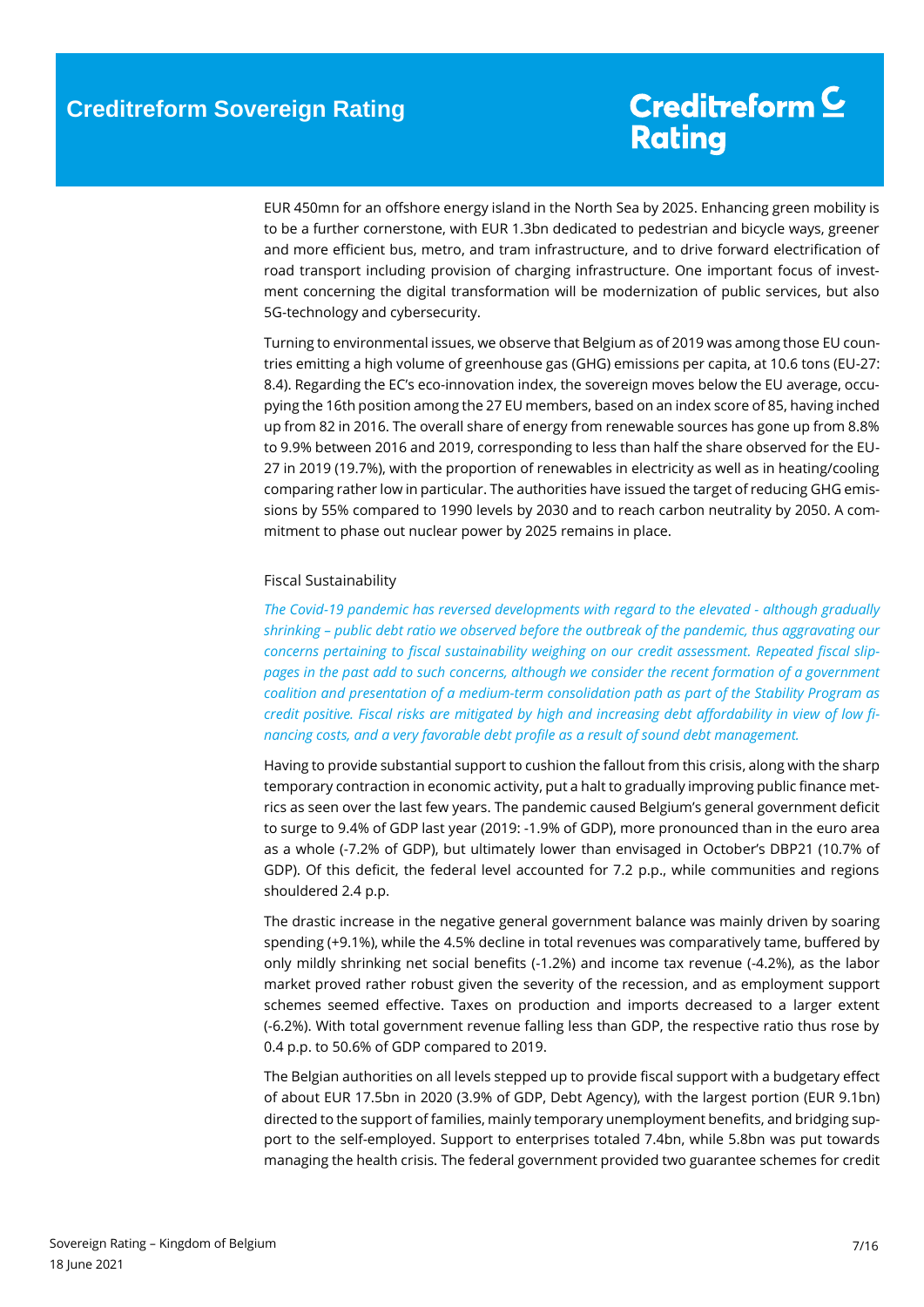# Creditreform C **Rating**

lines and new loans from banks to businesses, with the first scheme covering loans granted between March and December 2020, having been extended beyond October 2020 as initially intended. The second scheme was implemented in June 2020, and ultimately extended beyond the end of last year, to end of June 2021.

For the year 2021, authorities envisaged further corona-related measures with a direct impact of about EUR 13bn (2.7% of our estimated 2021 GDP). However, some measures including temporary unemployment and the bridging right for the self-employed, were extended in May to the end of September 2021, thus adding to the budgetary impact. More permanent measures would include wage increases for workers in the health care sector, additional spending on education, and the envisaged increase in the minimum pension (DBP21). In its coalition agreement of 30 September, the government also aims at a comprehensive tax reform, including simplification of the personal income tax system and reducing the burden on labor. In order to pursue its social, security and competitiveness agenda, the government envisages structural measures in the amount of EUR 3.2bn by 2024. Steps have already been taken to bring relief to families by extending the tax reduction for childcare and introducing a tax-free allowance supplement for dependent persons. Against this backdrop, we expect the headline deficit to rise to about 7.0% of GDP this year. Amidst phasing-out of supportive measures and ongoing, although normalizing, economic growth, we assume the deficit to narrow to about 4.5% of GDP in 2022.

With regard to the medium term, the government expects net borrowing to fall to a still elevated -3.7% of GDP by 2024 (SP21). Against this background, we have to emphasize that the government announced a medium-term fiscal consolidation plan. As presented in the majority agreement, the underlying medium-term term projection takes into account a fixed budgetary effort of 0.2% of GDP per year between 2021 and 2024. Moreover, a variable effort dependent on the economic performance is introduced, with its scope to be determined each year with the draft budget. For 2021, this effort will be zero, overturning the initially envisaged 0.2% of GDP in the original budget over doubts that the Belgian economy would not sufficiently recover this year. We view the government's ambition and concrete proposals as a positive factor. Still, we would still flag some caution in view of ongoing uncertainty related to the variable effort, also illustrated by changing the initially suggested scope of it for 2021.

At 98.1% of GDP, the sovereign's debt-to-GDP ratio was already rather elevated in the year prior to the outbreak of corona, representing the second-highest among our AA-rated sovereigns. In light of the high deficit and decreasing economic output, Belgium' general government debt rose to 114.1% of GDP in 2020. In light of another estimated high deficit this year, we expect the public debt ratio to edge down to 113.7% of GDP and remain close to that level in the following year (113.8% of GDP).

EU funding sources such as RRF or SURE (EUR 7.8bn, Debt Agency) should help to alleviate some of the fiscal pressure. Apart from that, benign financial market conditions which we expect to remain in place for the time being, thanks to continued accommodative monetary policy, also constitute a mitigating factor to existing fiscal risks. The Eurosystem's cumulative asset purchases under the PSPP and the PEPP have totaled EUR 89.7bn and EUR 36.1bn as of May 2021. Overall, the official sector (including foreign official) held 30% of Belgian government debt as of Q3-20 (IMF data).

Interest expenses have fallen by another 5.5% in 2020 (2019: -4.3%), leaving the interest-to-GDP ratio stable at 2.0% (3.9% of total revenue). Moreover, the Belgian Debt Agency plans to extend the already high minimum average life of the debt portfolio (2020: 9.0y) by a further 0.25y in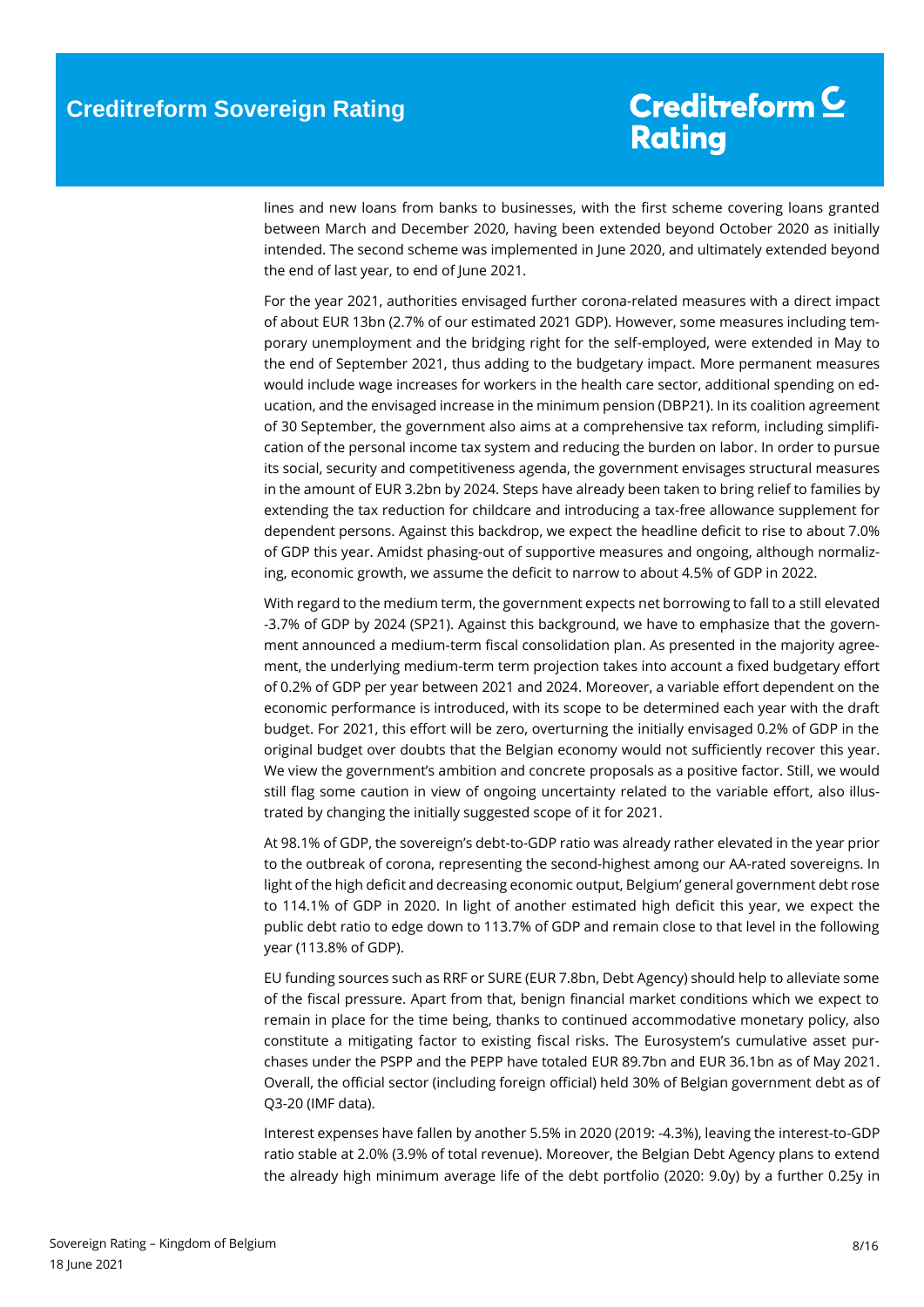2021. According to monthly ECB data, at 10.77y Belgium featured the second-highest average weighted maturity of its debt portfolio among the EU countries after Austria as of Apr-21, thus suggesting low refinancing risks, despite the elevated debt level.

Further out, we expect fiscal pressure from age-related costs to mount. Drawing on updated data from the Aging Report 2021, age-related expenditure totaled 25.6% of GDP in 2019, which represents one of the highest ratios among the EU members and is projected to rise by 2.0 p.p. by 2030 (EU: 1.4 p.p.), mainly driven by pension spending. The overall impact of the planned pension reform, which is to lift the minimum pension but tries to incentivize a longer work life, appears uncertain at this stage. We will follow developments closely.

As opposed to the onset of the global financial crisis, Belgium's banking sector was in a much stronger position when the current health crisis struck. In terms of size, the sector moves in the middle ranks among the EU countries, boasting relatively comfortable capitalization levels and a high asset quality. While the CET-1 ratio increased by 1.5 p.p. to 18.1% in the year up to Q4-20, which is well above the EU average (15.9%, EBA), the NPL ratio remained stable at 2.0% when comparing Q4-20 with Q4-19, also more favorable than the EU average (2.6%, EBA). The release of the countercyclical capital buffer, which before the outbreak of coronavirus had been activated, provided about EUR 2bn in capital to the banking sector. Reactivation is not envisaged before 2022.

This being said, we monitor developments regarding stage 2 loans, whose share has climbed to 11.4% of total loans and advances in Q4-20 (EU: 9.1%). Moreover, in combination with already high household debt levels, a stronger rising number of insolvencies - and thus higher unemployment - could have negative consequences for servicing household debt. After displaying double-digit percentage changes over 2020, mortgage lending stood at a still dynamic 8.6% y-o-y in Mar-21. Credit growth to households overall moderated to 7.7% in Mar-21 (11.1% in Mar-20). House prices, which in Q1-20 had been dented, likely in connection with the removal of mortgage tax relief in the Flanders region, have resumed rising, with the annual growth rate accelerating from 4.8% in Q4-19 to 5.7% in Q4-20.

Further to contingent liabilities, public guarantees provided by the federal level amounted to 11.15% of GDP in 2020, of which 2.11 p.p. were in connection with the corona crisis. The estimated take-up stood at 6.73% as of 1 January 2021. Guarantees provided by Flanders and Wallonia added 1.84% of GDP to that.

Legacies from the global financial crisis remain visible in more or less pronounced stakes which the state holds in various financial institutions (BNP Paribas, Dexia, Belfius , Ethias), although in terms of guarantees at present only the guarantee scheme for Dexia is still active, with exposure having declined. Out of a EUR 43.7bn maximum state guarantee for Dexia (of an overall guarantee amounting to EUR 85bn), Belgium's exposure stood at EUR 25.56bn as of 7 June, down from EUR 31.12bn at the end of 2019. It is foreseen that this scheme will be replaced by a new guarantee scheme from 2022, with the stake Belgium holds falling to a maximum of EUR 39.75bn. We understand that the parliamentary process to adopt the respective law is currently under way.

#### Foreign Exposure

*As a small and very open economy, the sovereign is potentially vulnerable to external shocks and the international environment. However, such risks appear limited in light of Belgium's highly positive NIIP*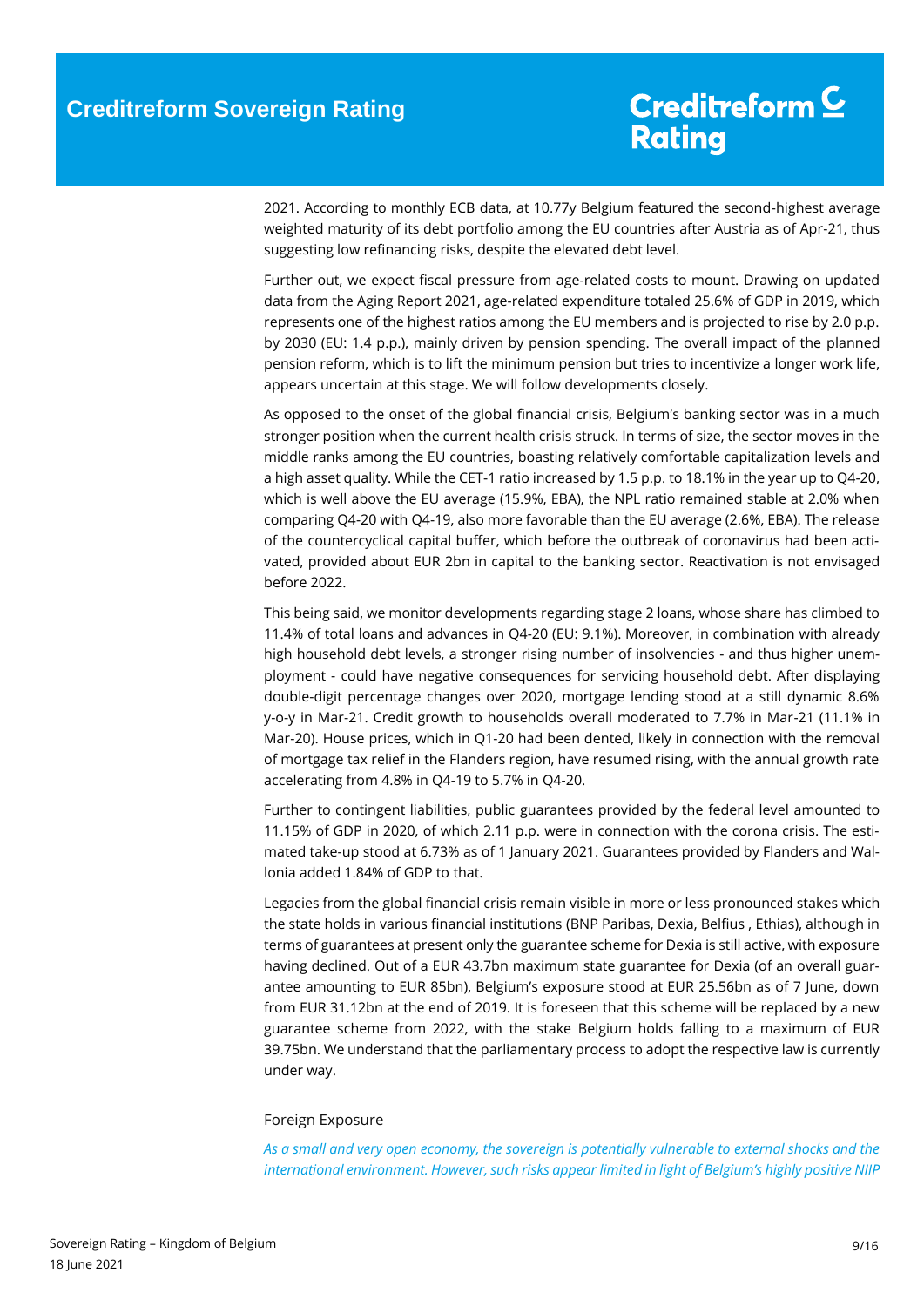## Creditreform<sup>C</sup> **Rating**

*and a current account hovering close to a balanced position over recent years. To an extent, the current account balance is affected by - at times large - movement regarding the trade and primary income balances linked to the activity of MNEs. A large part of the increase in net external debt in 2020 can be attributed to intercompany lending.*

2020 saw Belgium's current account balance deteriorate somewhat, displaying a slight deficit of 0.2% of GDP (2019: +0.3% of GDP). Main drivers behind this development were a lower goods surplus (-0.5 p.p. to 0.2% of GDP), as exports experienced a stronger contraction than imports in light of Covid-19 crisis, and a larger negative secondary income balance (-0.3 p.p. to -1.8% of GDP), chiefly due to the EU budget contribution .

Contrary to the preceding two years, the service balance concluded the year 2020 in surplus, mainly on account of considerably reduced travel abroad, which to some degree offset the negative contributions from the goods and secondary income balance on the overall change in the current account position. Looking ahead, we would expect the current account deficit to remain close to that level, with net external trade turning negative whilst the primary and secondary balances should compensate this effect.

Despite some narrowing of the large and positive NIIP in 2020 (-5.7 p.p. to 44.9% of GDP), Belgium remains the largest net creditor among our AA-rated sovereigns and retains one of the largest positive NIIPs in the EU. Last year's decline occurred on the back of a shrinking net positive position regarding direct investment (-11.0 p.p. to 7.5% of GDP) and a net negative position in the 'other investment' category (-8.0 p.p. to -3.0% of GDP

### <span id="page-9-0"></span>**Rating Outlook and Sensitivity**

Our rating outlook on Belgium's long-term credit ratings is negative, as we perceive risks to fiscal sustainability dominating in a macroeconomic scenario still subject to a considerable degree of uncertainty, although perspectives of a more stable recovery are improving on the back of progressing vaccinations. We continue to emphasize that the assessment and interpretation of economic developments remains more challenging than under normal circumstances, as is the case for other indicators, in particular from the fiscal realm.

We could consider lowering our ratings if the medium-term outlook falls significantly short of our expectations, or if fiscal metrics fail to improve, with the public debt ratio remaining high over the medium term. A rather short-lived economic recovery and/or significantly deteriorating labor market metrics may be part of such a scenario. Partly related to that, economic and fiscal prospects may be adversely affected if challenges to finding political consensus regarding the concrete implementation of reforms as envisaged in the RRP clouds the medium-term growth outlook.

<span id="page-9-1"></span>By contrast, we could consider a positive rating action if economic recovery is stronger than we expect, with no significant or persistent detrimental effects to the labor market and notable reform action lifting underlying growth, or if we see a reversing debt trend and/or convincing signs of a likely sustainable fall in the public debt ratio. Upward pressure would also result from further diminishing debt servicing cost.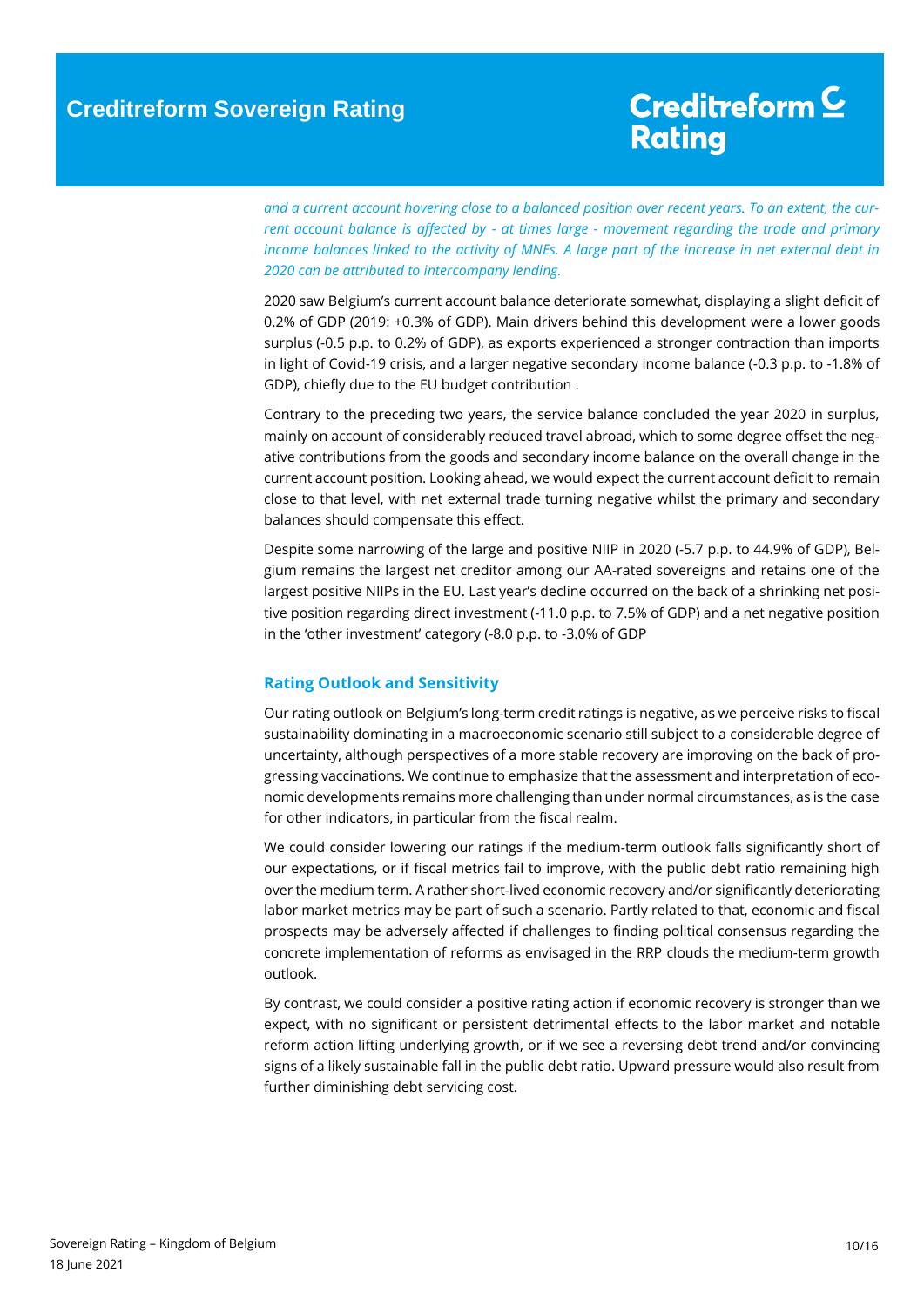## Creditreform<sup>C</sup> **Rating**

### **Analysts**

Primary Analyst Fabienne Riefer Sovereign Credit Analyst f.riefer@creditreform-rating.de +49 2131 109 1462

Chairperson Dr Benjamin Mohr Head of Sovereign Ratings b.mohr@creditreform-rating.de +49 2131 109 5172

### <span id="page-10-0"></span>**Ratings\***

| Long-term sovereign rating                       | AA /negative |
|--------------------------------------------------|--------------|
| Foreign currency senior unsecured long-term debt | AA /negative |
| Local currency senior unsecured long-term debt   | AA /negative |
| *) Unsolicited                                   |              |

### <span id="page-10-1"></span>**ESG Factors**

While there is no universal and commonly agreed typology or definition of environment, social, and governance (ESG) criteria, Creditreform Rating views ESG factors as an essential yardstick for assessing the sustainability of a state. Creditreform Rating thus takes account of ESG factors in its decision-making process before arriving at a sovereign credit rating. In the following, we explain how and to what degree any of the key drivers behind the credit rating or the related outlook is associated with what we understand to be an ESG factor, and outline why these ESG factors were material to the credit rating or rating outlook. For further information on the conceptual approach pertaining to ESG factors in public finance and the relevance of ESG factors to sovereign credit ratings and to Creditreform Rating credit ratings more generally, we refer to the basic documentation, which lays down key principles of the impact of ESG factors on credit ratings.

For further information on the conceptual approach pertaining to ESG factors in public finance and the relevance of ESG factors to sovereign credit ratings and to Creditreform Rating credit ratings more generally, we refer to the basic documentation, which lays down key principles of [the impact of ESG factors on credit ratings.](https://www.creditreform-rating.de/en/about-us/regulatory-requirements.html?file=files/content/downloads/Externes%20Rating/Regulatorische%20Anforderungen/EN/Ratingmethodiken%20EN/The%20Impact%20of%20ESG%20Factors%20on%20Credit%20Ratings.pdf)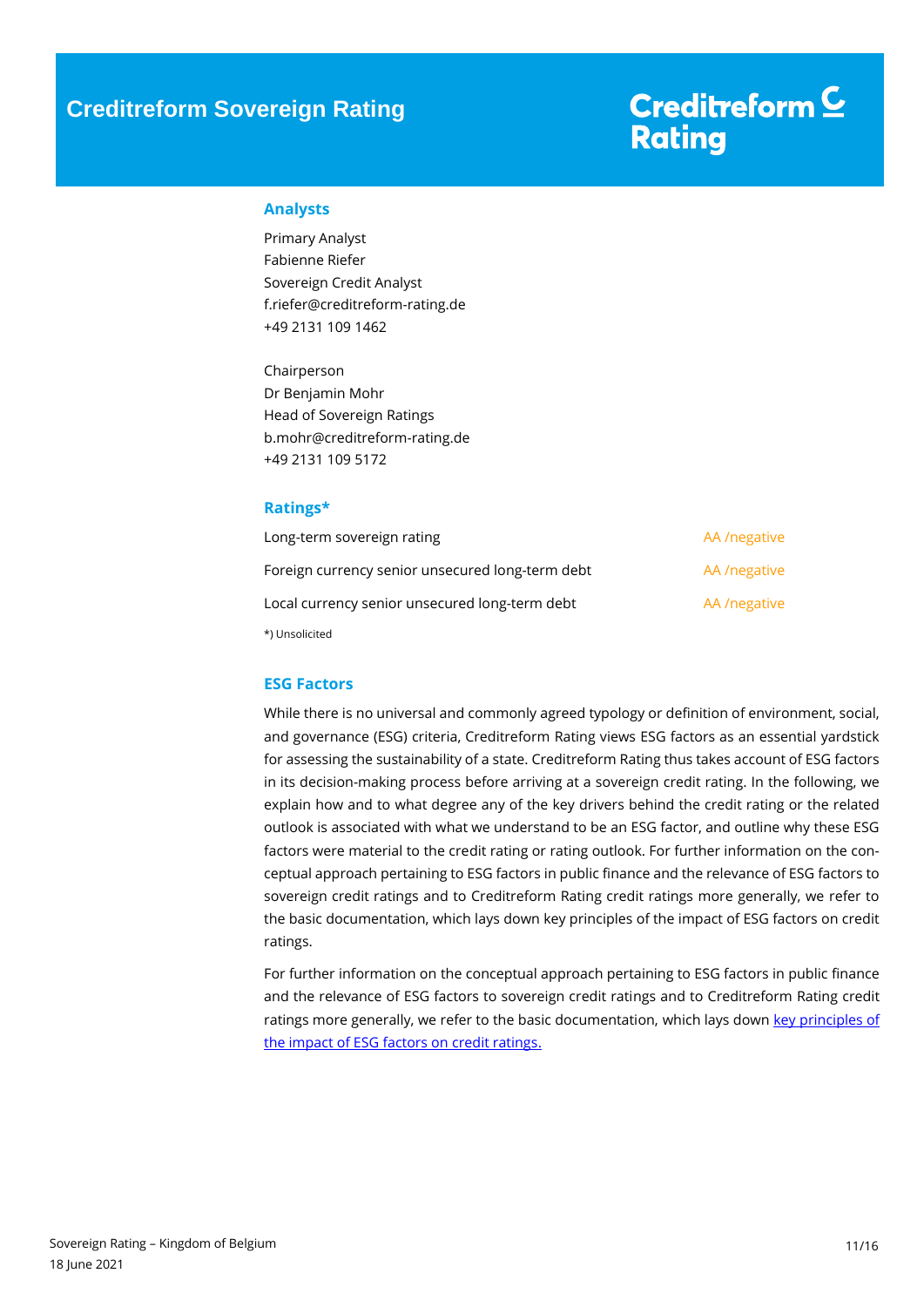| Environ-<br>mental Quality                               | Ecological<br><b>Risks</b>                |                                                                | Ressource<br>Education<br>Management |                                                        | Health |                            | Demo-<br>graphics                                     |  |
|----------------------------------------------------------|-------------------------------------------|----------------------------------------------------------------|--------------------------------------|--------------------------------------------------------|--------|----------------------------|-------------------------------------------------------|--|
| Labor                                                    | Equality                                  | Technology &<br>Infrastructure                                 |                                      | <b>Safety &amp;</b><br><b>Security</b>                 |        | <b>Judicial</b><br>system  | <b>Quality of</b><br><b>Public</b><br><b>Services</b> |  |
| <b>Integrity of</b><br><b>Public</b><br><b>Officials</b> | Quality and<br>Efficacy of<br>Regulations | <b>Civil Liber-</b><br>ties/ Political<br><b>Participation</b> |                                      | <b>Business</b><br><b>Market Access</b><br>Environment |        |                            | Data<br>Transparency                                  |  |
| <b>Environment</b>                                       | <b>Social</b>                             | Governance                                                     | <b>Highly</b><br>significant         | <b>Significant</b>                                     |        | <b>Less</b><br>significant | <b>Hardly</b><br>significant                          |  |

#### **ESG Factor Box**

The governance dimension plays a pivotal role in forming our opinion on the creditworthiness of the sovereign. As the World Bank's Worldwide Governance Indicators Rule of Law, Government Effectiveness, Voice and Accountability, and Control of corruption have a material impact on Creditreform Rating's assessment of the sovereign's institutional set-up, which we regard as a key rating driver, we consider the ESG factors 'Judicial System and Property Rights', 'Quality of Public Services and Policies', 'Civil Liberties and Political Participation', and 'Integrity of Public Officials' as highly significant to the credit rating.

The social dimension plays an important role in forming our opinion on the creditworthiness of the sovereign. Indicators or projections providing insight into likely demographic developments and related costs represent a social component affecting our rating or adjustments thereof. Hence, we regard the ESG factor 'Demographics' as less significant in our ESG framework. What is more, protracted difficulties in government formation due to the complex political structure and strong regional identities would touch upon the social dimension as well, which is reflected among other things by the WGI "Political Stability" and "Government Effectiveness" and would ultimately affect fiscal performance, so that we regard the ESG factor 'Safety and Security' as less significant.

<span id="page-11-0"></span>While Covid-19 may have significant adverse effects on several components in our ESG factor framework in the medium to long term, it has not been visible in the relevant metrics we consider in the context of ESG factors – though it has a significant bearing concerning economic prospects and public finances. To be sure, we will follow ESG dynamics closely in this regard.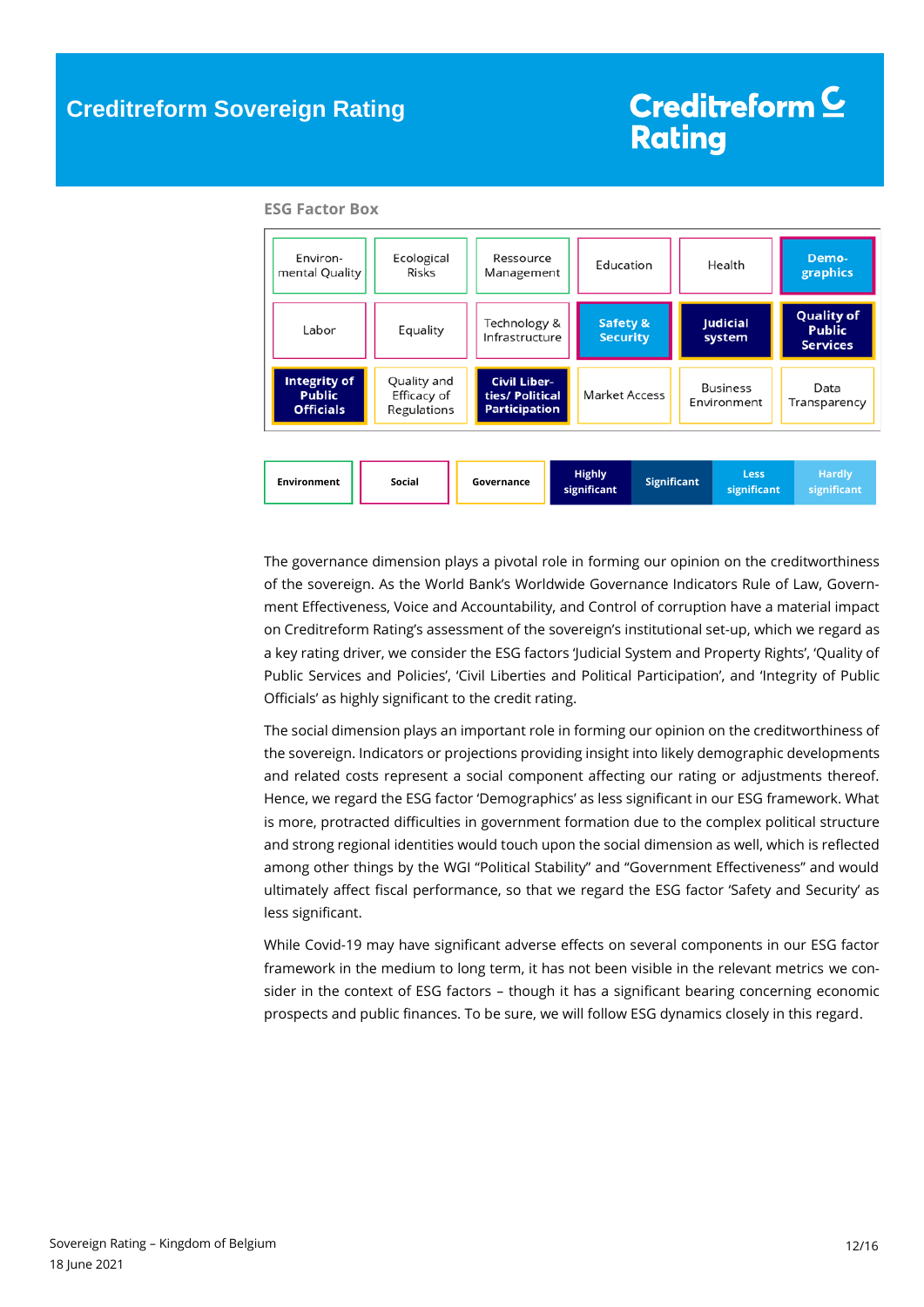# Creditreform<sup>C</sup> **Rating**

### **Economic Data**

| [in %, otherwise noted]                     | 2015   | 2016   | 2017   | 2018   | 2019   | 2020   | 2021e  |
|---------------------------------------------|--------|--------|--------|--------|--------|--------|--------|
| <b>Macroeconomic Performance</b>            |        |        |        |        |        |        |        |
| Real GDP growth                             | 2.0    | 1.3    | 1.6    | 1.8    | 1.8    | $-6.3$ | 5.3    |
| GDP per capita (PPP, USD)                   | 46,365 | 48,680 | 50,720 | 52,662 | 54,265 | 51,096 | 53,973 |
| Credit to the private sector/GDP            | 87.9   | 90.0   | 90.9   | 93.0   | 94.1   | 99.4   | n/a    |
| Unemployment rate                           | 8.5    | 7.8    | 7.1    | 6.0    | 5.4    | 5.6    | n/a    |
| Real unit labor costs (index 2015=100)      | 100.0  | 98.7   | 98.7   | 98.5   | 98.8   | 102.3  | n/a    |
| Ease of doing business (score)              | 72.4   | 72.4   | 72.2   | 74.7   | 75.0   | n/a    | n/a    |
| Life expectancy at birth (years)            | 81.1   | 81.5   | 81.6   | 81.7   | 82.1   | 80.9   | n/a    |
| <b>Institutional Structure</b>              |        |        |        |        |        |        |        |
| WGI Rule of Law (score)                     | 1.5    | 1.4    | 1.3    | 1.4    | 1.4    | n/a    | n/a    |
| WGI Control of Corruption (score)           | 1.6    | 1.6    | 1.5    | 1.5    | 1.6    | n/a    | n/a    |
| WGI Voice and Accountability (score)        | 1.4    | 1.4    | 1.4    | 1.4    | 1.4    | n/a    | n/a    |
| WGI Government Effectiveness (score)        | 1.4    | 1.3    | 1.2    | 1.2    | 1.0    | n/a    | n/a    |
| HICP inflation rate, y-o-y change           | 0.6    | 1.8    | 2.2    | 2.3    | 1.2    | 0.4    | 2.0    |
| GHG emissions (tons of CO2 equivalent p.c.) | 10.9   | 10.8   | 10.7   | 10.8   | 10.6   | n/a    | n/a    |
| Default history (years since default)       | n/a    | n/a    | n/a    | n/a    | n/a    | n/a    | n/a    |
| <b>Fiscal Sustainability</b>                |        |        |        |        |        |        |        |
| Fiscal balance/GDP                          | $-2.4$ | $-2.4$ | $-0.7$ | $-0.8$ | $-1.9$ | $-9.4$ | $-7.0$ |
| General government gross debt/GDP           | 105.2  | 105.0  | 102.0  | 99.8   | 98.1   | 114.1  | 113.7  |
| Interest/revenue                            | 5.6    | 5.3    | 4.6    | 4.1    | 3.9    | 3.9    | n/a    |
| Debt/revenue                                | 205.1  | 206.9  | 198.7  | 194.2  | 195.5  | 225.6  | n/a    |
| Weighted average maturity of debt (years)   | 7.9    | 8.4    | 9.1    | 9.6    | 10.1   | 10.2   | n/a    |
| <b>Foreign exposure</b>                     |        |        |        |        |        |        |        |
| Current account balance/GDP                 | 1.4    | 0.6    | 0.7    | $-0.8$ | 0.3    | $-0.2$ | n/a    |
| International reserves/imports              | 0.1    | 0.1    | 0.1    | 0.1    | 0.1    | 0.1    | n/a    |
| NIIP/GDP                                    | 45.2   | 54.5   | 56.0   | 35.8   | 50.6   | 44.9   | n/a    |
| External debt/GDP                           | 255.5  | 277.1  | 258.0  | 242.3  | 242.6  | 268.6  | n/a    |

Sources: IMF, World Bank, Eurostat, AMECO, ECB, Statbel, own estimates

### **Appendix**

### **Rating History**

| <b>Event</b>          | <b>Publication Date</b> | <b>Rating /Outlook</b> |
|-----------------------|-------------------------|------------------------|
| <b>Initial Rating</b> | 30.09.2016              | AA- /stable            |
| Monitoring            | 28.07.2017              | AA-/positive           |
| Monitoring            | 29.06.2018              | AA /stable             |
| Monitoring            | 28.06.2019              | AA /stable             |
| Monitoring            | 26.06.2020              | AA /negative           |
| Monitoring            | 18.06.2021              | AA /negative           |

### **Regulatory Requirements**

In 2011 Creditreform Rating AG (CRAG) was registered within the European Union according to EU Regulation 1060/2009 (CRA-Regulation). Based on the registration Creditreform Rating AG is allowed to issue credit ratings within the EU and is bound to comply with the provisions of the CRA-Regulation. The rating was not endorsed by Creditreform Rating AG from a third country as defined in Article 4 (3) of the CRA-Regulation.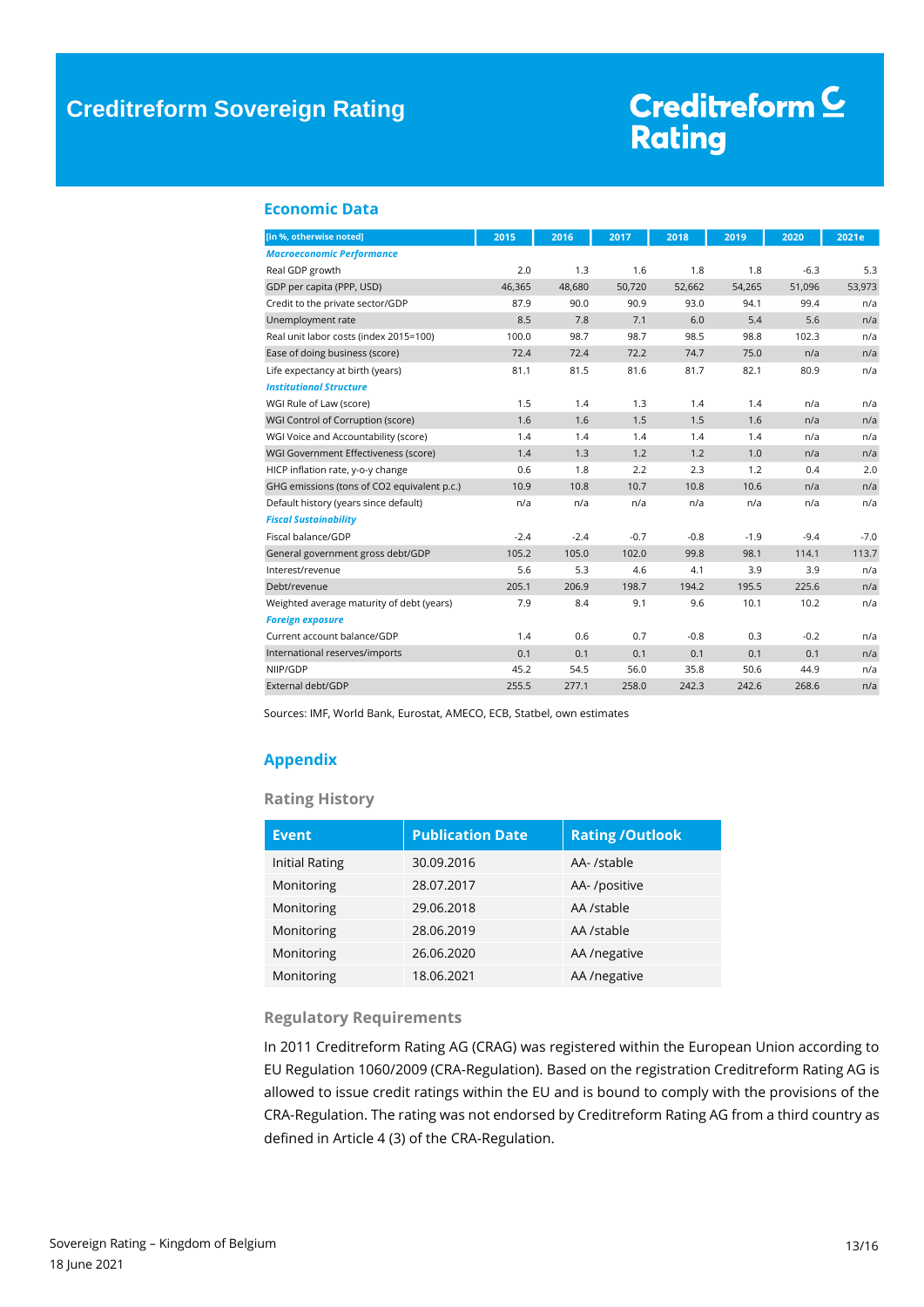This sovereign rating is an unsolicited credit rating. Neither the rated sovereign nor a related third party participated in the credit rating process. Creditreform Rating AG had no access to the accounts, representatives or other relevant internal documents for the rated entity or a related third party. Between the disclosure of the credit rating to the rated entity and the public disclosure no amendments were made to the credit rating.

| Unsolicited Credit Rating                              |    |
|--------------------------------------------------------|----|
| With Rated Entity or Related Third Party Participation | NΟ |
| With Access to Internal Documents                      | NΟ |
| With Access to Management                              | NΟ |

The rating was conducted on the basis of CRAG's ["Sovereign Ratings" methodology](https://www.creditreform-rating.de/en/about-us/regulatory-requirements.html?file=files/content/downloads/Externes%20Rating/Regulatorische%20Anforderungen/EN/Ratingmethodiken%20EN/Rating%20Methodology%20Sovereign%20Ratings.pdf) (v1.2, July 2016) in conjunction with its basic document ["Rating Criteria and Definitions"](https://www.creditreform-rating.de/en/about-us/regulatory-requirements.html?file=files/content/downloads/Externes%20Rating/Regulatorische%20Anforderungen/EN/Ratingmethodiken%20EN/CRAG%20Rating%20Criteria%20and%20Definitions.pdf) (v1.3, January 2018). CRAG ensures that methodologies, models and key rating assumptions for determining sovereign credit ratings are properly maintained, up-to-date, and subject to a comprehensive review on a periodic basis. A complete description of CRAG´s rating methodologies and basic document "Rating Criteria and Definitions" is published on our [website.](https://www.creditreform-rating.de/en/about-us/regulatory-requirements.html)

To prepare this credit rating, CRAG has used the following substantially material sources: International Monetary Fund, World Bank, Organization for Economic Co-operation and Development, Eurostat, European Commission, European Banking Authority, European Central Bank, World Economic Forum, European Center for Disease Prevention and Control (ECDC), Blavatnik School of Government, National Bank of Belgium, Statbel, Belgian Debt Agency, Ministry of Finance, ERMG, Federal Planning Bureau, High Council of Finance.

A Rating Committee was called consisting of highly qualified analysts of CRAG. The quality and extent of information available on the rated entity was considered satisfactory. The analysts and committee members declared that the rules of the Code of Conduct were complied with. No conflicts of interest were identified during the rating process that might influence the analyses and judgements of the rating analysts involved or any other natural person whose services are placed at the disposal or under the control of Creditreform Rating AG and who are directly involved in credit rating activities or approving credit ratings and rating outlooks. The analysts presented the results of the quantitative and qualitative analyses and provided the Committee with a recommendation for the rating decision. After the discussion of the relevant quantitative and qualitative risk factors, the Rating Committee arrived at a unanimous rating decision. The weighting of all risk factors is described in CRAG´s "Sovereign Ratings" methodology. The main arguments that were raised in the discussion are summarized in the "Reasons for the Rating Decision".

As regards the rating outlook, the time horizon is provided during which a change in the credit rating is expected. This information is available within the credit rating report. There are no other attributes and limitations of the credit rating or rating outlook other than displayed on the CRAG website. In case of providing ancillary services to the rated entity, CRAG will disclose all ancillary services in the credit rating report.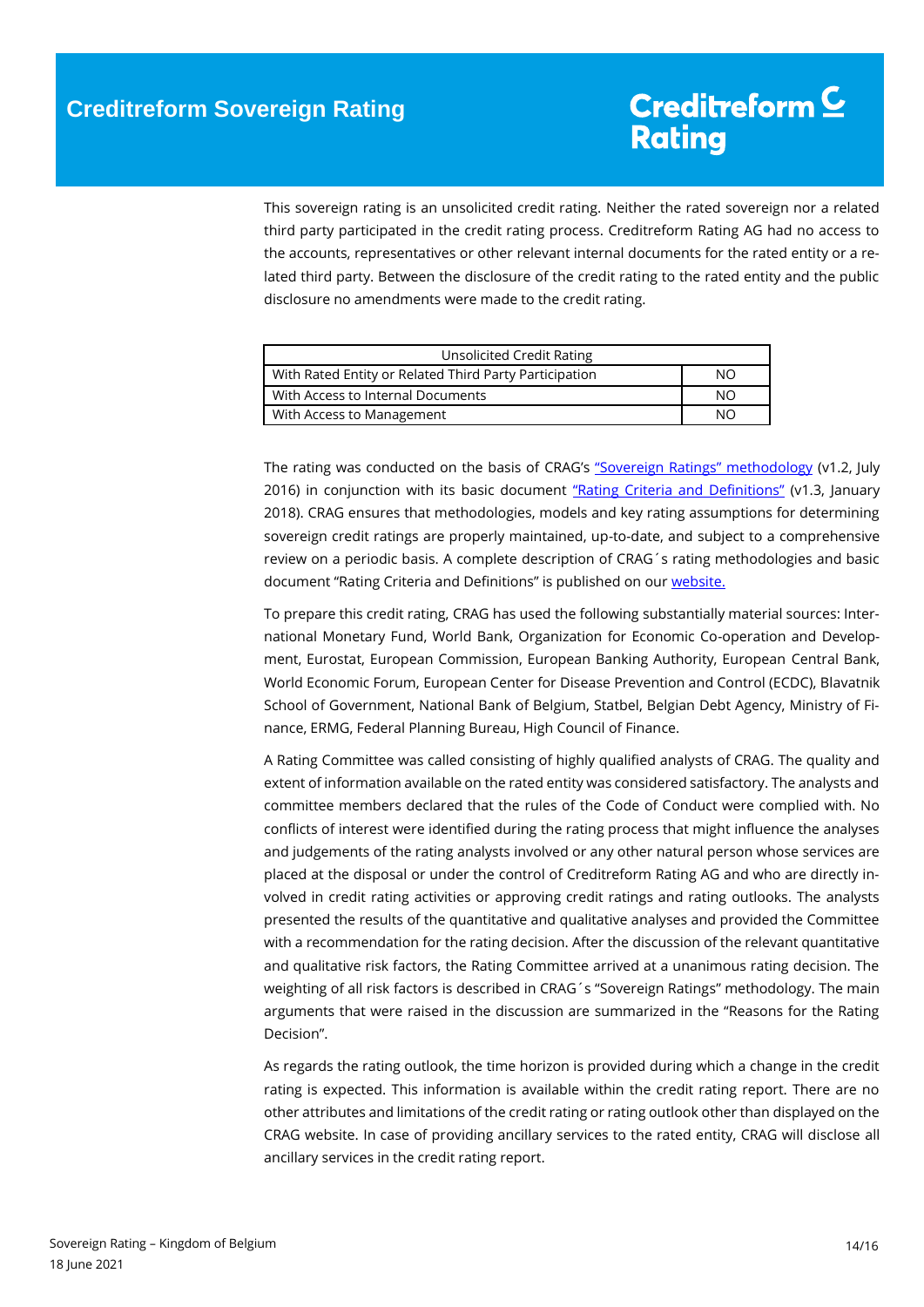The date at which the credit rating was released for distribution for the first time and when it was last updated including any rating outlooks is indicated clearly and prominently in the rating report; the first release is indicated as "initial rating"; other updates are indicated as an "update", "upgrade or downgrade", "not rated", "affirmed", "selective default" or "default".

In accordance with Article 11 (2) EU-Regulation (EC) No 1060/2009 registered or certified credit rating agency shall make available in a central repository established by ESMA information on its historical performance data, including the ratings transition frequency, and information about credit ratings issued in the past and on their changes. Requested data are available on the ESMA website[: https://cerep.esma.europa.eu/cerep-web/statistics/defaults.xhtml.](https://cerep.esma.europa.eu/cerep-web/statistics/defaults.xhtml)

An explanatory statement of the meaning of each rating category and the definition of default are available in the credit rating methodologies disclosed on the website.

#### **Disclaimer**

Any rating issued by Creditreform Rating AG is subject to the Creditreform Rating AG Code of Conduct which has been published on the web pages of Creditreform Rating AG. In this Code of Conduct, Creditreform Rating AG commits itself – systematically and with due diligence – to establish its independent and objective opinion as to the sustainability, risks and opportunities concerning the entity or the issue under review.

When assessing the creditworthiness of sovereign issuers, Creditreform Rating AG relies on publicly available data and information from international data sources, governments and national statistics. Creditreform Rating AG assumes no responsibility for the true and fair representation of the original information.

Future events are uncertain, and forecasts are necessarily based on assessments and assumptions. Hence, this rating is no statement of fact but an opinion. Neither should these ratings be construed as recommendations for investors, buyers or sellers. They should only be used by market participants (entrepreneurs, bankers, investors etc.) as one factor among others when arriving at investment decisions. Ratings are not meant to be used as substitutes for one's own research, inquiries and assessments. Thus, no express or implied warranty as to the accuracy, timeliness or completeness for any purpose of any such rating, opinion or information is given by Creditreform Rating AG in any form or manner whatsoever. Furthermore, Creditreform Rating AG cannot be held liable for the consequences of decisions made on the basis of any of their ratings.

This report is protected by copyright. Any commercial use is prohibited without prior written permission from Creditreform Rating AG. Only the full report may be published in order to prevent distortion of the report's overall assessment. Excerpts may only be used with the express consent of Creditreform Rating AG. Publication of the report without the consent of Creditreform Rating AG is prohibited. Only ratings published on the Creditreform Rating AG web pages remain valid.

Creditreform Rating AG